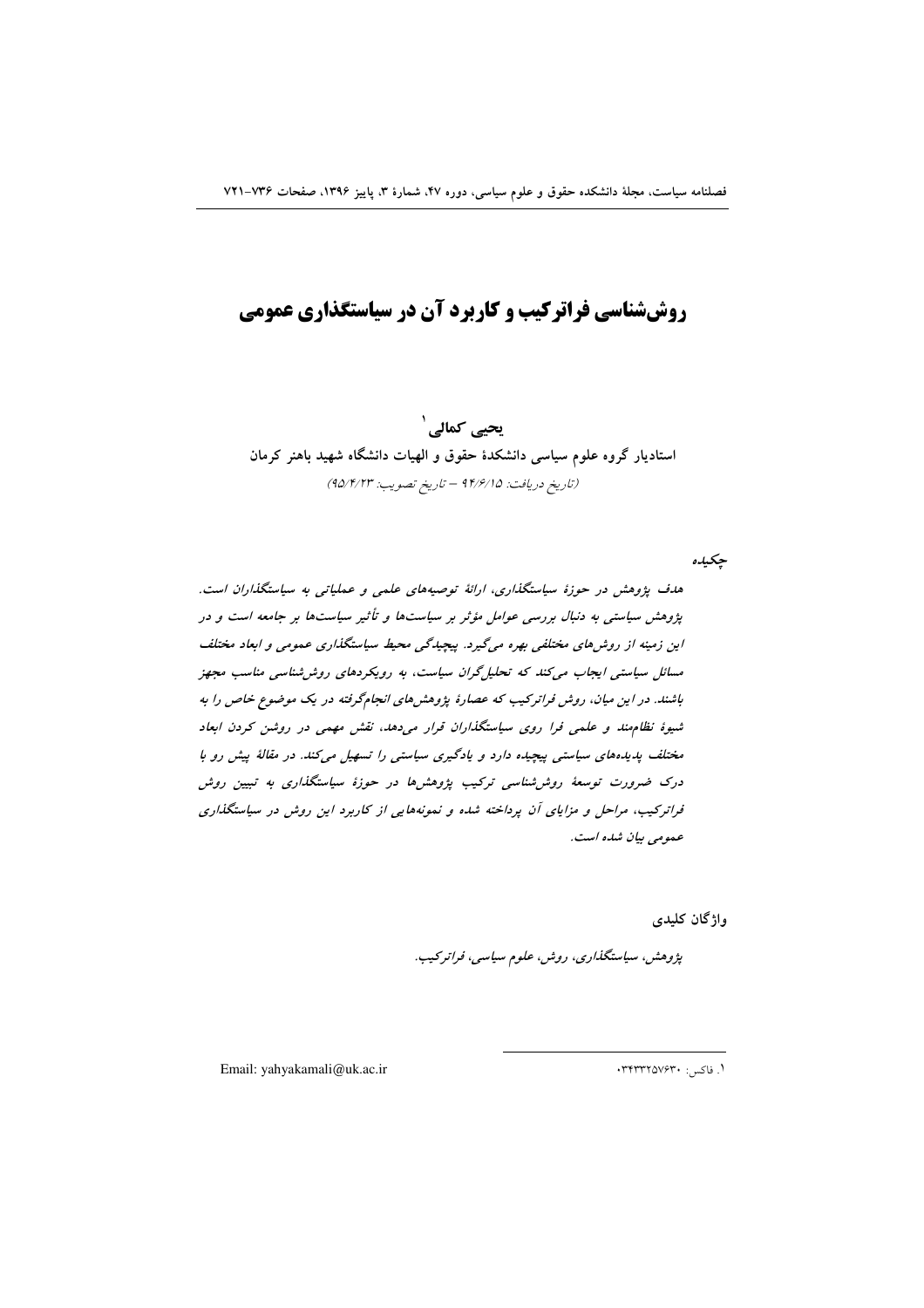در سال@ای اخیر با افزایش پژوهشها در حوزههای مختلف علمی و مواجههٔ جامعهٔ علمی با انفجار اطلاعات، تسلط بر تمامی ابعاد یک رشته و بهروز بودن در این زمینه تا حدود زیادی امکان پذیر نیست. هر رشتهٔ علمی دارای فلسفه، رویکرد، روش و موضوعات متفاوتی است که بر يژوهش در آن رشته تأثير مي گذارد و موجب پيچيده و چندبعدي شدن عرصهٔ روش شناسي هر رشتهٔ علمی میشود. همزمان با این تحولات در دهههای اخیر، روشهای پژوهش نیز دستخوش تحولات گستردهای شده و در نتیجه ضرورت مجهز شدن یژوهشگران رشتههای علمی به مهارتهای روششناسی را دوچندان کرده است.

رشتهٔ سیاستگذاری عمومی بهمنزلهٔ حلقهٔ ارتباطی بین عرصهٔ علم و عمل سیاســی رونــد رو به گسترشی داشته است. مطالعات سیاستگذاری عمومی درصدد پاسخ به این پرسش هاست ک چه عواملي، چرا و چگونه سياستهاي عمومي را شكل مي دهند؟ اين سياستها چگونـه اجـرا می شوند و چه نتایج و تأثیراتی را در یی دارند؟ دانشمندان و پژوهشگران سیاستگذاری عمومی برای پاسخ به این پرسشها، رویکردهای مختلفی را انتخاب میکنند و متناسب با آن رویکرد و به اقتضای موضوع مورد مطالعه بر عوامل مشخصی متمرکز میشوند. تنوع و چندبعـدی بــودن پدیدههای مورد مطالعهٔ این رشته نیازمند کاربست روشهای پژوهش متنوع و بین رشتهای است که در این زمینه نیز تحولات گستردهای صورت گرفته است. توجه روزافزون دولتها بــهویــژه در کشورهای پیشرفته به سیاستگذاری بـر مبنـای شـواهد و کـاربرد یافتـههـای تحلیـل گـران سیاستگذاری در عرصهٔ تصمیمگیری، اجرا و ارزیابی سیاستها موجب پیونـد تحلیـل گـران و سیاستگذاران شده است که تبلور آن را می توان در مؤسسات پژوهشی سیاستگذاری و اتاقهای فکر سازمانهای دولتی جستوجو کرد.

درک متقابل نیازهای سیاستگذاران و تحلیل گران برای تحلیل و حلeفصل مسائل عمومی، توسعهٔ روشهای پژوهش سیاستگذاری را در پی داشته است. تحلیل گران سیاسـتگذاری بـرای استخراج و ارائهٔ بهتر شواهد متقن علمی به سیاستگذاران، توجه ویژهای بـه کـاربرد روشهـای نوین پژوهش و اقتباس آن از سایر رشتههای دانشگاهی داشتهاند. روششناسـی سیاسـتگذاری عمومی از رشتههای مختلف علوم سیاسی، جامعهشناسی، روانشناسی، اقتصاد و فلسفه اقتبـاس مي شود و آنها را با هم تلفيق مي كند.

تحلیل سیاستگذاری عمومی تلفیقی از علم، فـن و هنـر اسـت. علـم، دربرگیرنـدهٔ نظریـه، مفاهيم و اصول روش شناختي است. فن، شامل فنـون عملـي، قواعـد لازمالاجـرا و شـيوههـاي کارامد و استاندارد و هنر، روش، سبک و طریقے است کـه شـخص در آن چـارچوب عمــل

1. evidence based policy

# **VYY**

مقدمه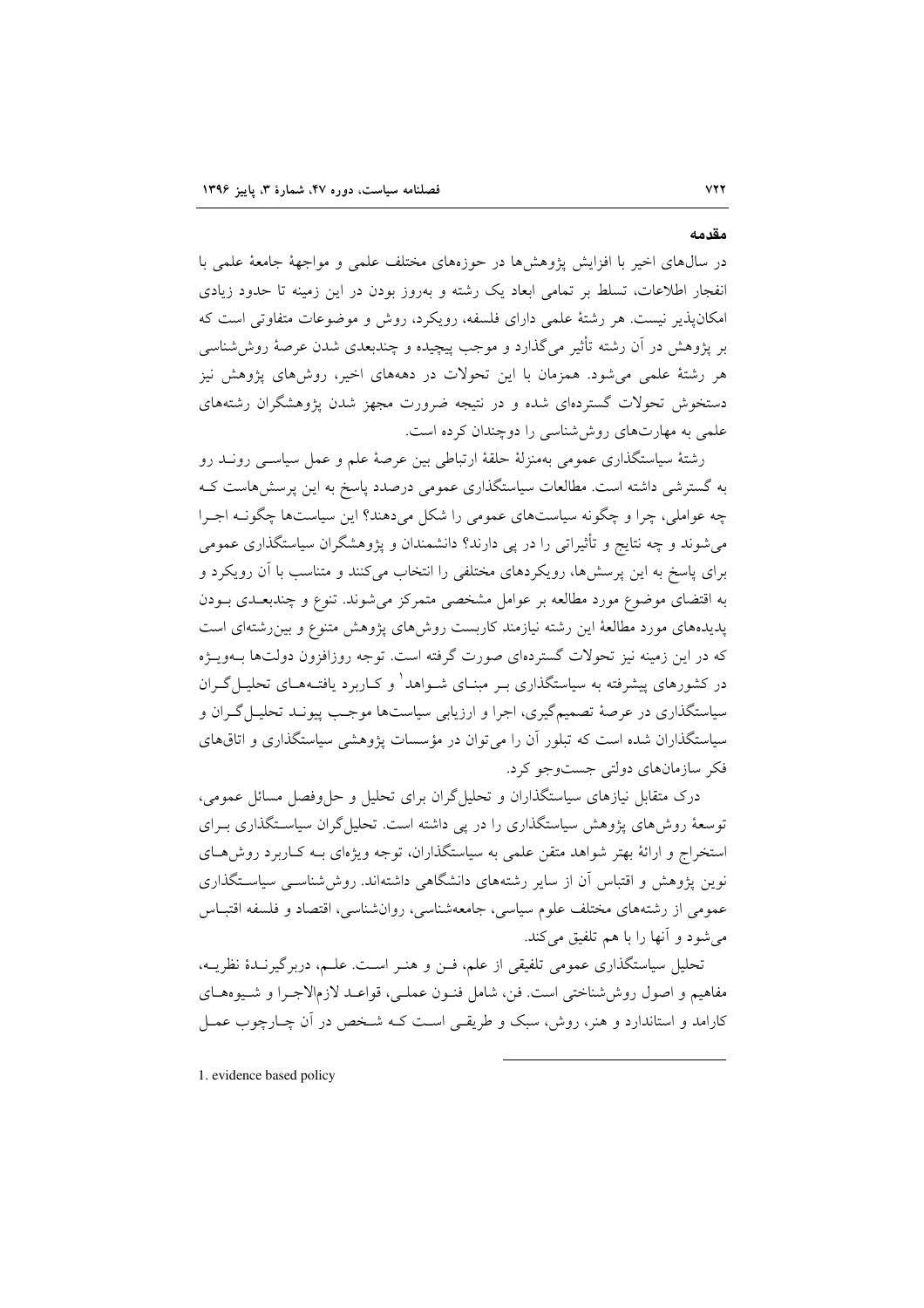می کند. بنابراین با توجه به معنی ضمنی این تلفیق، بهرغم اینکه ممکـن اسـت تنهـا یـک روش برای یادگیری بهکار گرفته شود، برای تحلیل سیاستها کاربرد تنها یک روش پذیرفتنی نیست (Wildavsky, 1979: 281). در نتيجه پژوهشگران بايد انواع روشها را بشناسند تا آنها را بــهطـور گزینشی در مورد سؤالات خاص پژوهشی بهکار گیرند. در این میـان ترکیـب پـژوهش۵مـا کـه عصارهٔ پژوهشهای انجامگرفته در یک موضوع خاص را به شیوهٔ نظامهنـد و علمـی فـرا روی سیاستگذاران قرار می دهند، گسترش روزافزون یافته است.

یکی از این روشها، فراترکیب ٰ است که از علوم پزشکی و پرستاری آغاز شده و اخیراً در یژوهش های سیاستگذاری عمومی بهطور گسترده استفاده شده است. روش فراترکیب ویژگی ها و مزیتهایی دارد که می تواند پژوهشگران سیاستگذاری را در زمینهٔ ارائهٔ نگاه جامع و عمیق به یک مسئلهٔ سیاستی پاری رساند و از این طریق خواستهٔ سیاستگذاران برای انجام سیاستگذاری مبتنی بر شواهد را محقق سازد. ازاین رو در مقالهٔ حاضر به تبیین روششناسی فراترکیب، مراحل آن و کاربرد آن در سیاستگذاری عمومی پرداخته شده است. در مطالعات سیاستگذاری عمومی در ایران، مبانی نظری و معرفتی شناختی روش فراترکیب کمتر مورد توجه قرار گرفته است. هدف از طرح مباحث روششناسی این است که از طریق آن بتوان راه مناسبتری را برای رسیدن به واقعیت علمی یافت تا در پرتو آن، پژوهشهای علمی از خطا مصون بمانند. بهعبارت دیگر، هدف از روش شناسی، نشان دادن یا شناساندن روش۵های مناسب پژوهش در علوم مختلف، نقد و تحلیل توانمندیها و نارساییهای روشهای متداول و رسیدن به روشهای متنوعتر است؛ روشهایی که در کمترین زمان و با کمترین هزینه ما را به مقصود (شناخت و حل مسائل) برساند. مقالهٔ حاضر این اهداف را در حوزهٔ پژوهش سیاستگذاری عمومی دنبال می کند.

### ۱. رویکردهای جدید در ترکیب پژوهشها

یکی از روشهایی که بهمنظور بررسی، ترکیب و آسیبشناسی پژوهشهای گذشته در چند سال گذشته معرفی شده، فرامطالعه<sup>۲</sup> است که بیشتر در حوزهٔ پژوهشهای پزشک<sub>ی</sub> و پرستاری کاربرد دارد. فرامطالعه، تجزیهوتحلیل عمیق از کارهای پژوهشی انجامگرفته در یک حوزهٔ خاص است. در سالهای گذشته بیشتر از فراتحلیل<sup>۳</sup> نام برده شده است، اما فرامطالعه با واژههای همچون فراتحلیل، فراترکیب، فرانظریه<sup>۲</sup> و فرا روش<sup>0</sup> متفاوت است. فرامطالعه همهٔ

- 1. meta synthesis
- 2. meta study
- 3. meta analysis
- 4. meta theory 5. meta method
-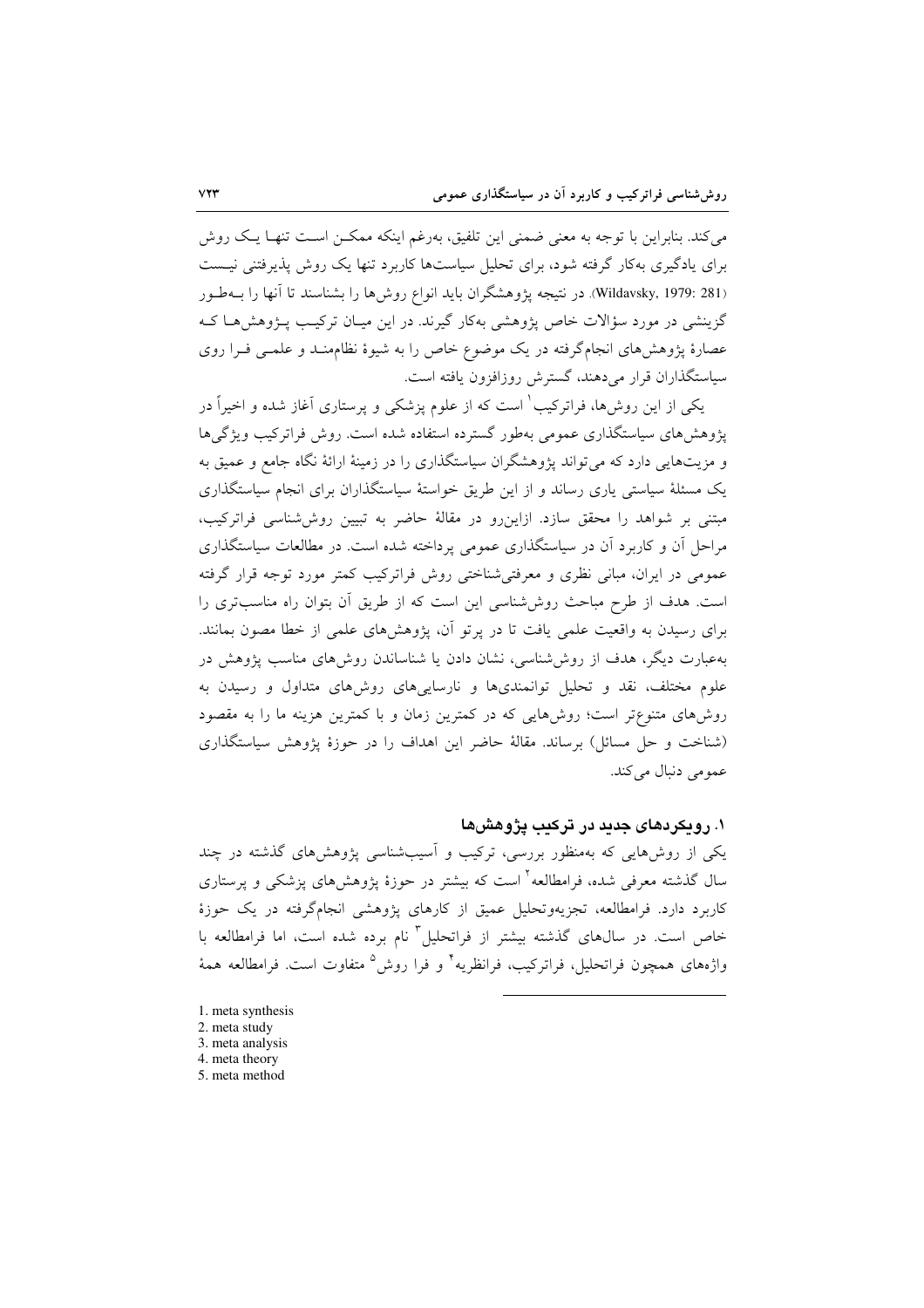این روشها را در برمیگیرد. فراتحلیل که در دهههای اخیر بسیار پرکاربرد بوده، نوعی فرامطالعهٔ کمی است که فقط بر روی نتایج آماری پژوهشهای گذشته متمرکز است و براساس روشهای آماری خاصی مانند r و d اندازه و تأثیر متغیرهای مؤثر در یژوهشهای گذشته را محاسبه میکند. فراترکیب نیز نوعی فرامطالعه است که بهصورت کیفی و بر روی مفاهیم و نتایج مورد استفاده در مطالعههای گذشته به شیوهٔ کدگذاری متداول در پژوهشهای کیفی انجام می گیرد. اگر فرامطالعه فقط در حوزهٔ الگوها و چارچوبهای پژوهشهای گذشته انجام گيرد، فرانظريه ناميده مي شود (Paterson et al., 2001).

روش فراترکیب که در پژوهش حاضر بررسی شده، زیرمجموعهٔ روش فرامطالعهٔ مدنظر پاترسون و همکاران است که در کتاب پاترسون و همکاران (۲۰۰۱) معرفی و در مقالات متعدد دیگری از این نویسندگان تبیین شده است. در مجموع روش فرامطالعه شامل سه روش تحلیل (فرانظریه، فراروش و فراترکیب) است که در آن بهترتیب چارچوب نظری، روش پژوهش و یافتههای پژوهشهای دستاول تحلیل و ترکیب می شوند. در مرحلهٔ ترکیب باید به زمینهٔ تاریخی، موضوعی و رشتهای پژوهش انجامگرفته توجه کرد تا از این طریق دانش جدیدی در مورد پدیدهٔ مورد مطالعه بهدست آورد (76 :2007 .Paterson, 2007). بینچ و دای نیز معتقدند فرامطالعه شامل چهار روش اصلی زیر است: فراتحلیل (تحلیل کمی محتوای مطالعات اوليه)، فراروش (تحليل روششناسي مطالعات اوليه)، فرانظريه (تحليل نظريههاي مطالعات اوليه) و فراتركيب (تحليل كيفي محتواي مطالعات اوليه)(Bench & Day, 2010: 488).



شکل ۱. اجزای فرامطالعه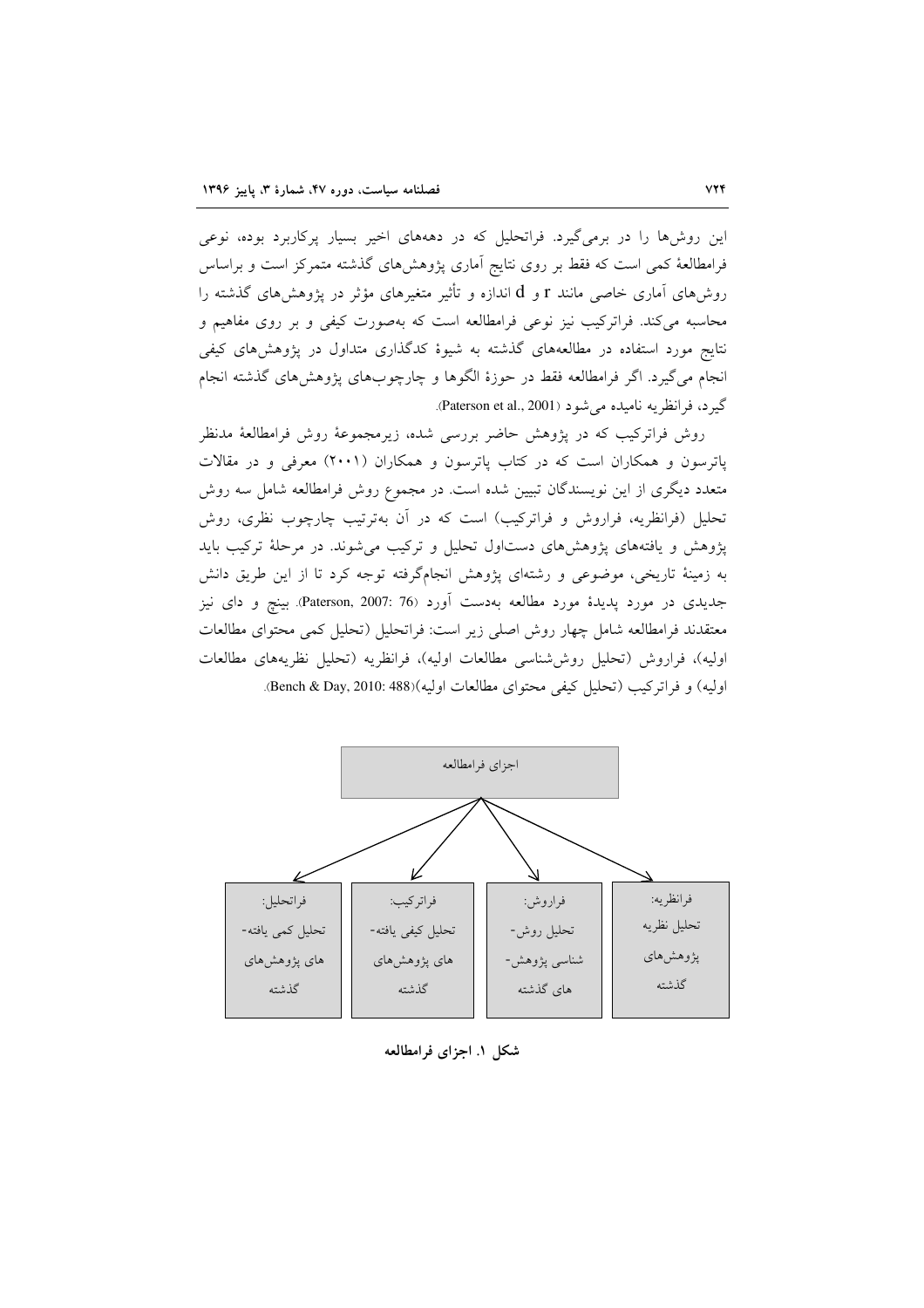#### ۲. روش فراترکیب

فراترکیب نوعی مطالعهٔ کیفی است که اطلاعات و یافتههای استخراج شده از مطالعات کیفی دیگر با موضوع مرتبط و مشابه را بررسی میکند. فراترکیب با فراهم کردن نگرشی نظامهند برای پژوهشگران از طریق ترکیب پژوهشهای کیفی مختلف به کشف موضوعات و استعارههای جدید و اساسی میپردازد و با این روش، دانش فعلی را ارتقا میدهد و دید جامع و گستردهای را در زمینهٔ مسائل بهوجود می[ورد. نمونهٔ مورد نظر برای فراترکیب، از مطالعات کیفی منتخب و براساس ارتباط آنها با سؤال پژوهش تشکیل میشود. فراترکیب، مرور یکپارچهٔ ادبیات کیفی موضوع مورد نظر نیست. همچنین، تجزیهوتحلیل دادهٔ ثانویه و دادهٔ اصلی از یژوهش های منتخب نیز نیست، بلکه تحلیل یافتههای این پژوهش هاست. بهعبارتی، فراترکیب، ترکیب و تفسیر تفسیرهای دادههای اصلی مطالعههای منتخب است. فراترکیب، بر مطالعههای کیفی که لزوماً مبانی نظری وسیعی را شامل نمیشود، تمرکز دارد و بهجای ارائهٔ خلاصهٔ جامعی از یافتهها، ترکیب تفسیری از یافتهها تولید میکند. فراترکیب مستلزم این است که پژوهشگر بازنگری دقیق و عمیقی انجام دهد و یافتههای پژوهشهای کیفی مرتبط را ترکیب کند. از طریق بررسی یافتههای مقالههای اصلی پژوهش، پژوهشگران واژههایی را آشکار و ایجاد میکنند که شناخت جامعتری از پدیدهٔ مورد بررسی را نشان میدهد. فراترکیب مانند نگرش نظام مند، نتیجهای را حاصل میکند که از مجموع بخشهایش بزرگتر است ( .Zimmer  $.2006:312-316$ 

روش فراترکیب برای یکپارچهسازی چندین مطالعه بهمنظور ایجاد یافتههای جامع و تفسیری صورت میگیرد و بر مطالعات کیفی متمرکز است روش فراترکیب ماهیتاً یک روش نظری نیست و لزوماً ادبیات موضوعی زیادی را درگیر نمیکند. همچنین، عصارهای از تفسیرهای مطالعههای مشابه نیست، بلکه یکپارچهسازی تفسیر یافتههای اصلی مطالعات منتخب بهمنظور ایجاد یافتههای جامع و تفسیری (Zimmer, 2006:311) و حاکی از فهم عمیق پژوهشگر در این زمینه است؛ یعنی بهجای ارائهٔ خلاصهٔ جامعی از یافتهها، ترکیب تفسیری از یافتهها ایجاد می کند. «علاوهبر این، برخلاف فراتحلیل، فراترکیب کیفی است و به عنوان یک روش مرور نظامهند جهت تجمیع و یکپارچگی نتایج پژوهشهای گوناگون مربوط به یک حوزهٔ خاص است. این روش، یک روش کیفی، مهندسی و شکلدهی مجدد بوده و بر یکپارچهسازی نتایج کیفی، یافتههای پژوهشها و مطالعات موجود متمرکز است. در نتیجه، نمونهٔ مورد نظر برای فراترکیب از مطالعات کیفی و براساس ارتباط آنها با سؤال پژوهش انتخاب می شود» (Jensen & Allen,1996: 554).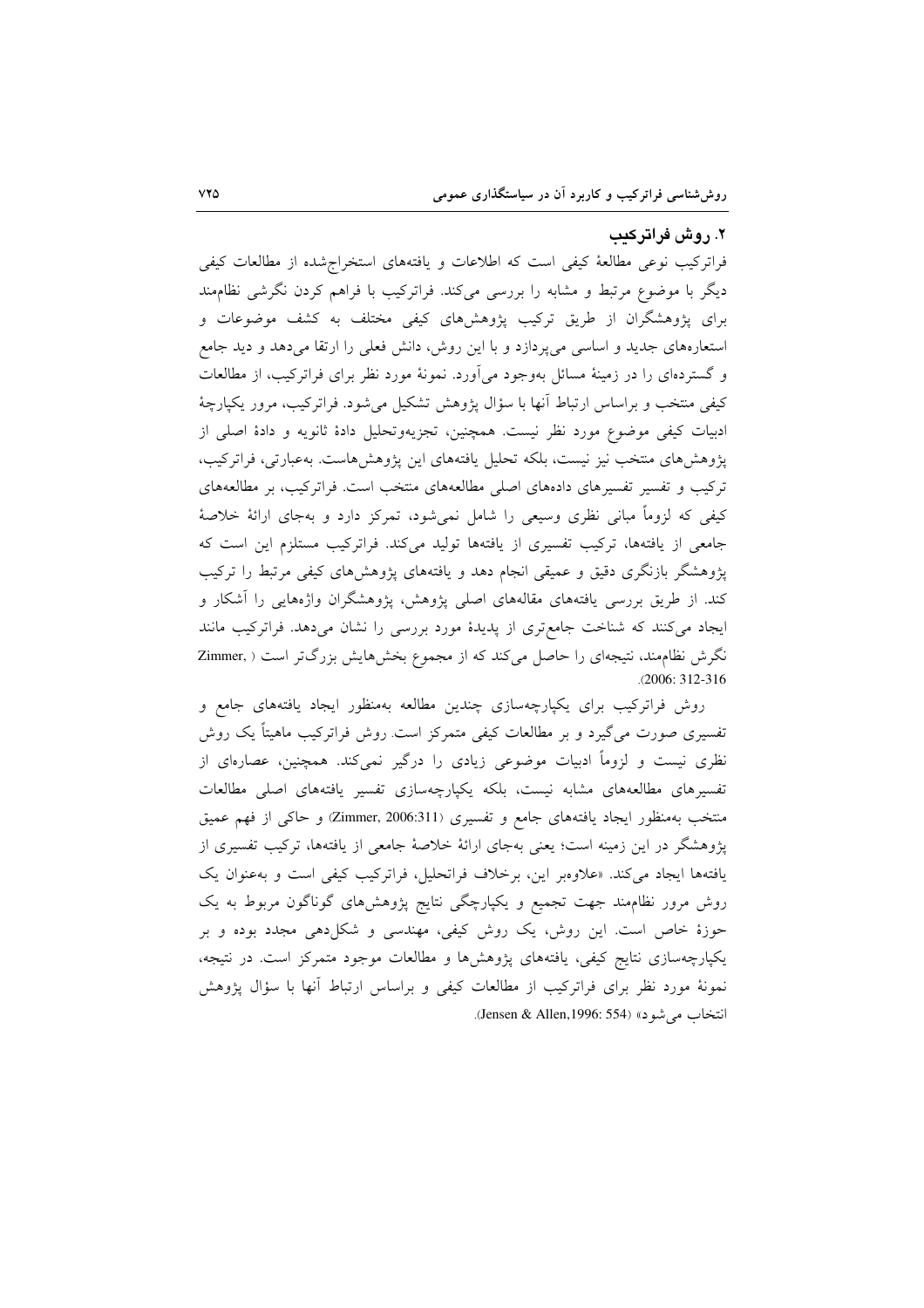برخلاف فراتحلیل، فراترکیب به ترجمه مطالعات کیفی به یکدیگر و به فهم عمیق یژوهشگر برمیگردد. ترجمهها تنها به تفسیرهای فردی اشاره نمی کند، بلکه اختلاف بین تفسیرهای مختلف را معلوم ساخته و پژوهشگران را قادر میسازد تا همزمان درک کنند که مطالعات مختلف چگونه به هم مرتبط هستند (Beck, 2002).

همهٔ پژوهشها، بخشی با عنوان بررسی یافتهها و نتایج پژوهشهای قبلی دارند، اما برخی پژوهشها بهصورت نظامهند به بررسی یافتهها و نتایج پژوهشهای قبلی میپردازند. به نظر وود (۲۰۰۰) این نوع پژوهشها، ارزشی فراتر از کتابشناسیها دارند، به همین دلیل در سال های اخیر این پژوهشها رشد شایان توجهی داشته و ترکیب پژوهشهای قبلی بهعنوان یک پژوهش مستقل و با استفاده از روشهای نظامهند رو به افزایش است (416 :wood, 2000: به اعتقاد نایمی (۱۹۸۶) پژوهشهای موردی فقط میتوانند به پرسش همان پژوهش پاسخ دهند، اما لازم است که روندها، تحولات و اصول استخراج شده از تعداد زیادی از پژوهشها با هم ترکیب شوند و نگاه جامعی ارائه دهند (Niemi, 1986:4).

هدف اصلی فراترکیب ارائهٔ یافتههایی است که مفاهیم و بینش عمیقتری را تولید کنند، زیرا پژوهشهای متعدد و موردی بهدلیل حرکت در چارچوبهای ساختاری و رشتهای قادر به ارائهٔ چنین بینشی نیستند و نمی توانند چنین بینش عمیق و کاربردی را ارائه کنند Campbell et) .(al., 2003; Estabrooks et al.; Finfgeld; Walsh, 2005; Zimmer, 2006

هدف فراترکیب فراتر رفتن از پژوهشهای موجود برای دستیابی به دانش جامع تر است و نه صرفاً بررسي چکيدهٔ يژوهش۵هاي قبلې (Estabrooks et al., 1994; Thorne et al., 2004). بهنظر زایمر (۲۰۰۶) تفاوتهای مهمی بین بررسی ادبیات موضوع و فراترکیب وجود دارد. تفاوت مهم این است که فراترکیب یکپارچه و منسجمتر از ادبیات موضوع است؛ فراترکیب، فهم و دانش عمیقتری را تولید میکند؛ فراترکیب مرور ادبیات موضوع نیست، علاوهبر این تحلیل ثانويه هم نيست، بلكه تحليل يافتههاي اين مطالعات است. بهعبارتي فراتركيب، تفسير تركيبي يافتههاي حاصل از يژوهش هاي اوليه است (Zimmer, 2006: 312).

با توجه به ویژگیهای فراترکیب، شاید این روش با تلفیق متمرکز مورد نظر ماژرزاک یکسان قلمداد شود، اما چنین نیست. ماژرزاک (۱۳۹۲) در کتاب *پژوهش و سیاستگذاری*، روشهای مختلفی را معرفی کرده است. به نظر او برخی روشها مانند تلفیق متمرکز به اطلاعات موجود بستگی دارد و در صورت کمبود وقت و مورد اطمینان بودن اطلاعات موجود، مناسبترین روش هستند. روشهای دیگر متضمن جمع[وری دادهها هستند (مثل بررسی پیمایشی). این روشها در صورت احتیاج به اطلاعات جدید برای ایجاد شقوق جدید در سیاستگذاری، معمولاً مناسبترین روش هستند. برخی روشها نیز زمانی۵ک شقوق بدیل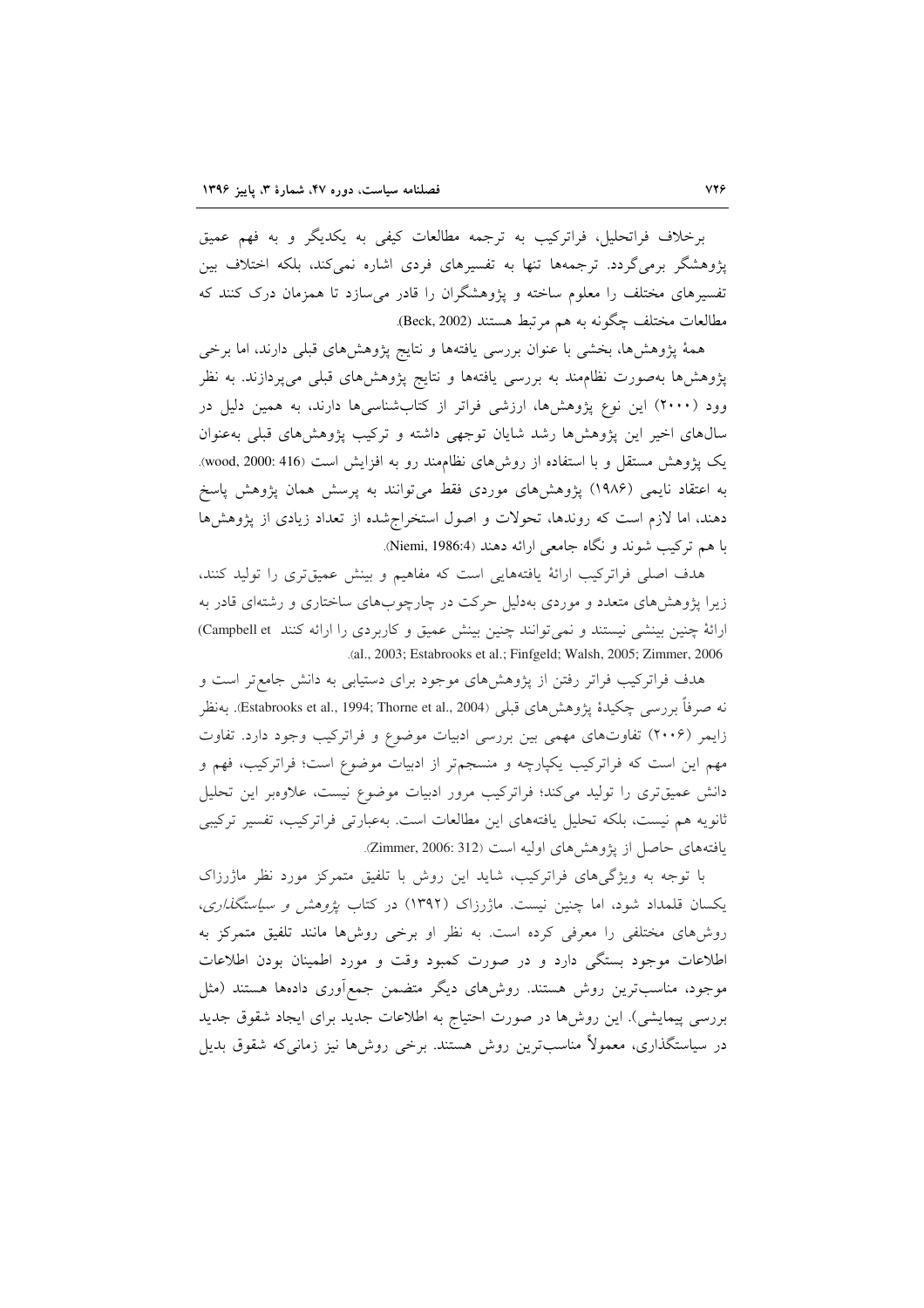سیاستگذاری وجود دارد، مناسبترین روش هستند (مثل تحلیل هزینه– فایده و هزینه– کارایی). این روش،ها به گزینش بهترین سیاست از بین بدیل،های ارزیابی شده، کمک می کنند (ماژرزاک، ۱۳۹۲: ۶۳).

از نظر ماژرزاک تلفیق متمرکز تا حدی مشابه مرور ادبیات موضوع است، از ایـن نظـر کـه متضمن نقد گزینشی اطلاعات مکتوب و یافتههـای پژوهـشی موجـود در خـصوص سـؤالات خاص پژوهشی است. اما تلفیق متمرکز، از این نظر متفاوت از نقدهای ادبیات موضـوع اسـت، زيرا اطلاعات حاصل از انواع منابع (گفتوگوهايي با متخصصان و سهامداران، جلسات استماع در کنگره، حکایات، تجربهٔ شخصی پژوهشگران در گذشته، اسناد منتشرنـشده، یادداشـتهـای كاركنان و اطلاعات منتشر شده) را به بحث می گـذارد (ممـان: ١١٢). درحـالی كـه فراتر كيـب فقـط پژوهشهای انجامگرفته به روش علمی را مورد استفاده و تحلیل قرار میدهد.

تفاوت بعدي تلفيق متمركز با ادبيات موضوع، مربوط به هدف آن اسـت. ادبيـات موضــوع، معمولاً فقط به توصیف مجموعه مطالعات پژوهشی و شناسایی شکافهـا و حــوزههـایی کـه نیازمند پژوهش بیشتر است، میپردازند. درحالیکه تلفیق متمرکز معمولاً منابعش را بیان میکند و منابع اطلاعات فقط تا جايي استفاده مي شوند كه به تلفيق متمركز، كمك مستقيم كننـد (ممان: ۱۱۲). اما فراترکیب با ارزیــابی پــژوهشهــای اولیــه در حــوزهٔ مــورد نظـر، براســاس معیارهــای مشخصی، به انتخاب و سپس تحلیل آن منابع میپردازد.

تفاوت آخر بین تلفیق متمرکز و مرور ادبیات موضوع، میزان استقلال آنهاست. بیشتر نقدهای ادبیات موضوع، بهعنوان پیش درآمد یا زمینهای برای پژوهش بعدی استفاده می شوند. اما تلفيق متمركز خود يژوهش مستقلي محسوب مي شود. از اين نظر فراتركيب نيز مانند تلفيق متمرکز پژوهشی مستقل و دارای اهداف مشخص است.

هدف فراترکیب ایجاد همگرایی بین یافتههای پژوهشهای کیفی مختلف است. در این روش، پژوهشهای موردی از جایگاه اولیهٔ خود بهعنوان یک پژوهش مستقل خارج میشوند و بهعنوان بخشی از مجموعه یافتههای یک پژوهش جدید عمل میکنند، در نتیجه همگرایی بین یژوهش های مختلف به شکل گیری دانشی جدید و عمیق منجر خواهد شد.

با وجود ویژگیهای مثبت فراترکیب و نقش آن در تکامل دانش و تدوین نظریه از پژوهشهای کیفی مختلف، مسائلی دربارهٔ این روش وجود دارد. چنین پژوهشهایی باید توسط پژوهشگران توانمندی انجام گیرند که ظرفیت انجام تحلیل و تفسیر پیشرفته و دقیق از پژوهشهای کیفی را داشته باشند و بتوانند دیدگاههای نظری و معرفتشناختی هر یک از یژوهشها را ارزیابی کنند. استابروکز و همکاران (۱۹۹۴) هشدار میدهند که بعضی از پژوهش های مبتنی بر فراترکیب توسط پژوهشگرانی ضعیف و بهصورت سطحی انجام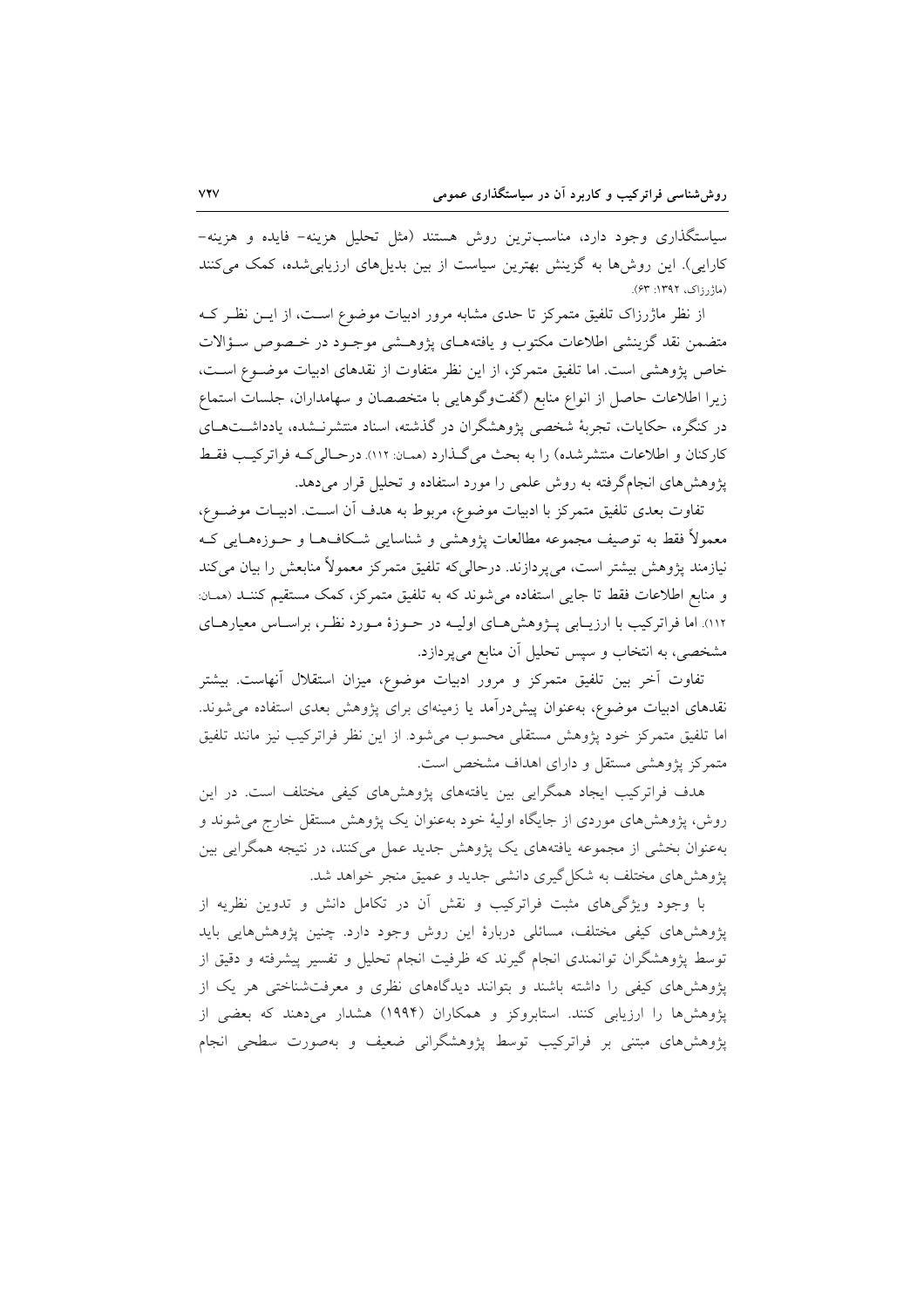می گیرند که تجربهٔ لازم را برای بررسی ابعاد مختلف پژوهشهای کیفی ندارند ( Estabrooks et .(al., 1994: 508

این محدودیتها سبب میشود که پژوهشگران در شروع فعالیتهای خود از این روش استفاده نکنند. پژوهشهای فراترکیب باید در چارچوب همکاریهای علمی معتبر و منسجم انجام گیرند و نه بهصورت سطحی. فراترکیب مشارکت علمی و دقیق در عرصهٔ علم و دانش است و نه اقدامها و پروژههای پژوهشی سطحی. برای انجام فراترکیب باید به این پرسش پاسخ داده شود که آیا انجام چنین پژوهشی می تواند سطح دانش در حوزهٔ مورد نظر را ارتقا دهد و به انتقال و تبادل دانش بین یژوهشگران و سیاستگذاران آن حوزه منجر شود؟ آیا این نوع يژوهش ها به توسعهٔ اقدامها، نظريهها و سياستها در حوزهٔ مورد نظر منجر خواهد شد؟ برای دستیابی به اهداف فراترکیب باید این روش را توسط پژوهشگران توانمند و براساس

مراحل دقيق و منسجم انجام داد.

#### ۳. مراحل انجام روش فراترکیب

در دهههای گذشته، تلاش زیادی برای تدوین روش پژوهشی فراترکیب و چگونگی طرحریزی و اجرای این روش انجام گرفته است. کتابها و مقالات بسیاری مراحل و شیوهٔ (Paterson et al., 2001; Sandelowski & Barroso, 2007; Webb أنجام فراتركيب را تبيين كردهاند (Roe, 2007 & اما هر یک از نویسندگان، بر پیچیدگیها و چالشهای پیش روی پژوهشگران این روش تأکید کرده و تلاش بیشتر برای شناخت این چالشها و ارائهٔ راهکارهای مقابله با آن را خواستار شدهاند.

نوبلت و هير سه مرحلة اصلي ١. انتخاب پژوهشها، ٢. تركيب پژوهشها و ٣. ارائة ترکیب را برای انجام روش فراترکیب پیشنهاد کردهاند؛ در مرحلهٔ اول، پژوهشهای مورد نظر شناسایی شده و موارد مرتبط با موضوع، انتخاب میشوند. در مرحلهٔ دوم، ابتدا مشخص میشود که مطالعات گردآوری و تعیین شده چگونه با هم مرتبطاند. سپس مطالعات بر پایهٔ رویکردی جامع به یکدیگر ترجمه میشوند. بهعلاوه، شباهتها و تفاوتهای هر کدام مشخص و در نهایت چارچوب جدیدی استخراج میشود که علاوهبر نشان دادن مفهوم اصلی و تفسیرهای فردی، یک موضوع جامع را تبیین میکند. در مرحلهٔ سوم، استعارهٔ جدید که همان چارچوب كشفشده است، با شكل و توضيحات كامل ارائه مى شود (Noblit & Hare, 1988). باروسو و ساندلوسکی نیز روش هفتمرحلهای زیر را معرفی کردهاند: ۱. تنظیم سؤال پژوهش، ٢. مرور ادبيات بهصورت نظامهند، ٣. جستوجو و انتخاب متون مناسب، ۴. استخراج اطلاعات متون، ۵. تجزیهوتحلیل و ترکیب یافتههای کیفی، ۶. کنترل کیفیت و ۷. ارائهٔ یافتهها.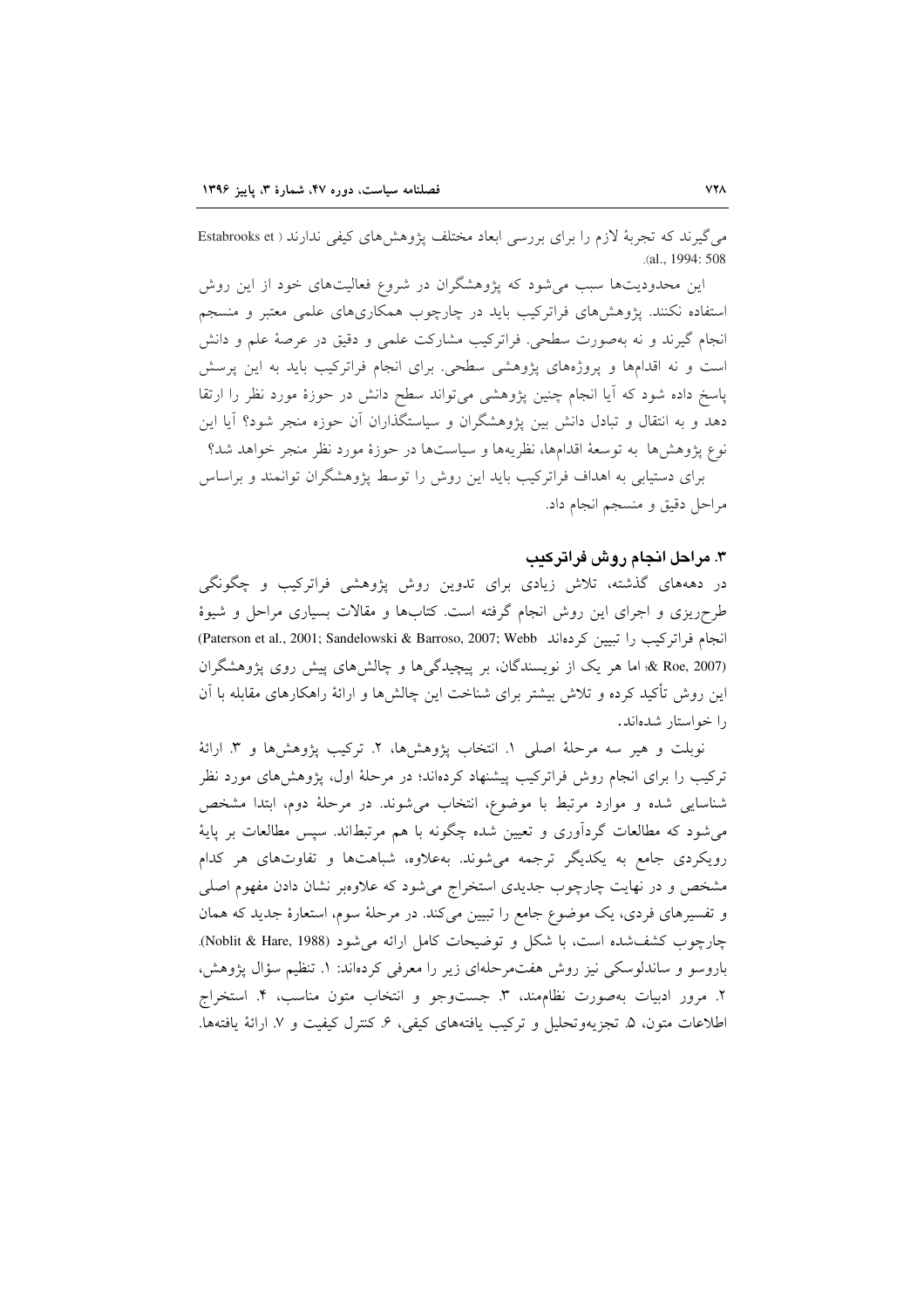در پژوهش حاضر برای تبیین روششناسی فراترکیب از رویکرد هفتمرحلهای باروسو و ساندلوسکی استفاده شده است.



شکل ۲. مراحل پیادهسازی روش فراترکیب (Sandelowski, 2007)

براساس جدول فوق مراحل مبسوط پیادهسازی روش فراترکیب به شرح زیر است:

## ٣. ١. مرحلهٔ اول: تنظيم سؤال يژوهش

برای تنظیم سؤال پژوهش از ابعاد مختلفی مانند جامعهٔ مورد مطالعه، چه چیزی، چه موقع و چگونگی انجام روش، استفاده میشود. سؤال مناسب در فراترکیب میتواند پدیدهای خاص، ابعاد و پیامدهای آن، عوامل مؤثر بر آن را بررسی کند. اگر سؤال پژوهش خیلی محدود و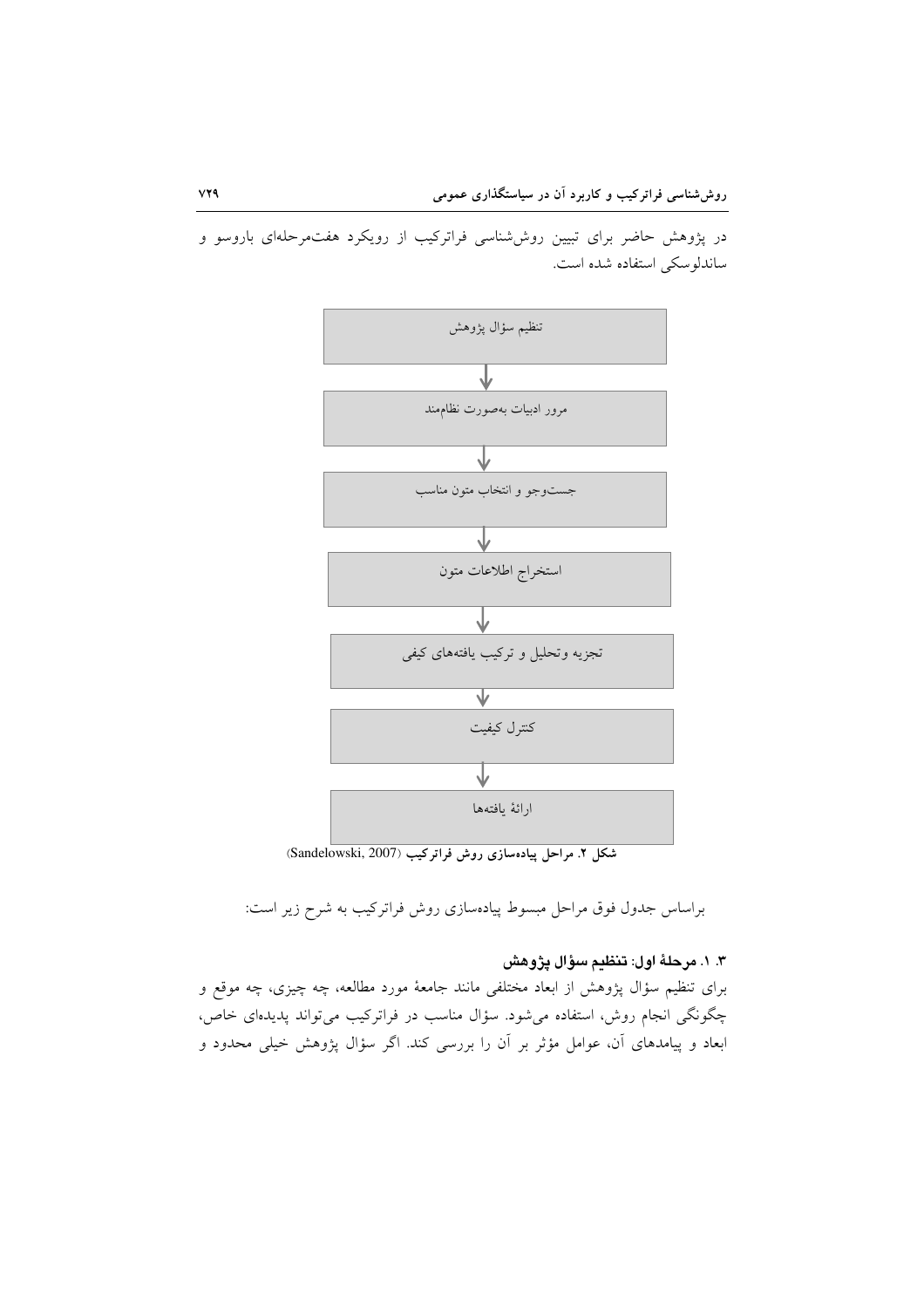سختگیرانه باشد، سبب می شود مطالعات معدودی شناسایی شوند و تعمیمپذیری یافتهها کاهش پابد. اگر سؤال خیلی وسیع و نامحدود تنظیم شود، ممکن است نتیجهگیری کاربردی برای جامعهٔ مورد نظر دشوار شود.

#### ۳. ۲. مرحلهٔ دوم: مروری بر ادبیات به شکل نظاممند

در این مرحلهٔ، پژوهشگر بهطور ًنظامهند به جستوجوی مقالات منتشرشده در مجلههای مختلف می پردازد و واژگان کلیدی مرتبط را انتخاب میکند. انتخاب واژههای کلیدی ابتدا کلی و سپس جزیی تر خواهد شد. در انتخاب واژههای جستوجو باید دقت کافی داشت و از ترکیب واژهها نیز استفاده کرد.

#### ۳. ۳. مرحلهٔ سوم: جستوجو و انتخاب متون مناسب

در این مرحلهٔ، پژوهشگر در هر بازبینی تعدادی از مقالات را حذف می کند که این مقالهها در فرایند فراترکیب بررسی نمیشوند. به محض اینکه مقالات متناسب با پارامترهای مطالعه بررسی شدند، در قدم بعدی پژوهشگر باید کیفیت روششناختی مطالعهها را ارزیابی کند. هدف از این کار، حذف مقالههایی است که یژوهشگر به یافتههای آنها اعتماد ندارد، بنابراین ممکن است مقالهای را که باید در فراترکیب وجود داشته باشد، حذف کند. «برنامهٔ مهارتهای ارزیابی حیاتی»، ابزاری است که معمولاً برای ارزیابی کیفیت مطالعههای اولیهٔ پژوهش کیفی بهکار میرود. این برنامه شامل ۱۰ سؤال است که به محقق کمک می کند تا دقت، اعتبار و اهميت مطالعهها كيفي تحقق را مشخص كند. اين سؤالات بر موارد زير تمركز دارد: ١. اهداف پژوهش، ۲. منطق روش، ۳. طرح پژوهش، ۴. روش نمونهبرداری، ۵. جمعآوری دادهها، ۶. انعکاسپذیری (شامل رابطهٔ بین محقق و شرکتکنندگان)، ۷. مطالعات اخلاقی، ۸ دقت تجزیهوتحلیل دادهها، ۹. بیان واضح و روشن یافتهها و ۱۰. ارزش پژوهش. در این مرحله پژوهشگر به هر کدام از این سؤالات یک امتیاز کمی میدهد، سپس یک فرم را ایجاد میکند؛ بنابراین میتواند امتیازهایی را که به هر مقاله میدهد، جمع کند و بهآسانی و بهاجمال، مجموعه مقالات را بررسی کند و نتایج ارزیابی را مشاهده نماید. براساس مقیاس ۵۰ امتیازی روبریک، پژوهشگر میتواند سیستم امتیازبندی زیر را به کار برده و هر مقالهای را که پایین تر از امتیاز خوب (کمتر از ۳۰) است، حذف کند: عالی (۵۰-۴۰)، خیلی خوب (۴۰-۳۱)، خوب (٣٠–٢١)، متوسط (٢٠–١١) و ضعيف (١٠–٢٠)(٢٠) (عرب و همكاران، ١٣٩٣: ١٣).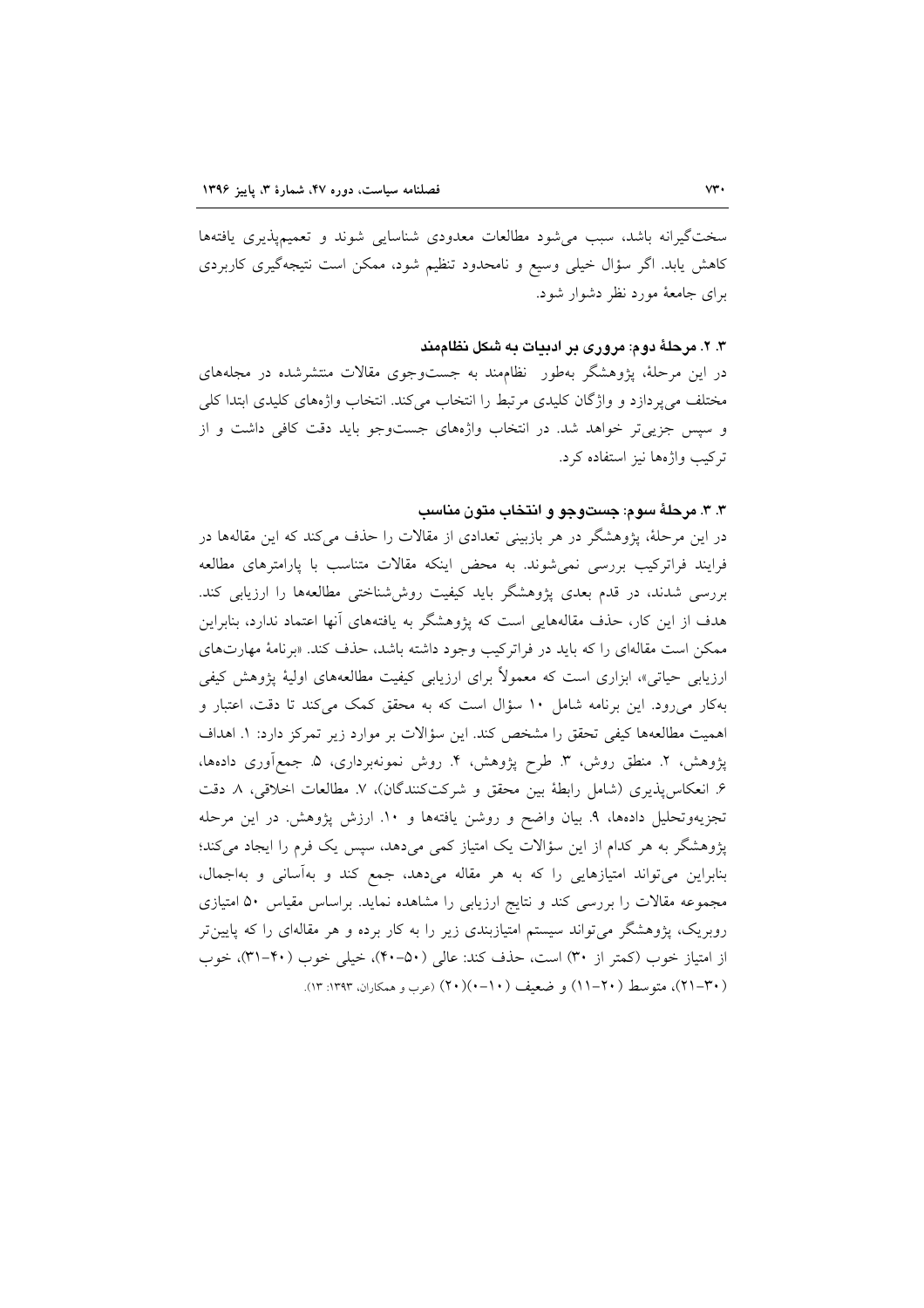#### ۴. ۴. مرحلهٔ چهارم: استخراج اطلاعات متون

در همهٔ مراحل فراترکیب، پژوهشگر بهطور پیوسته مقالات منتخب و نهایی شده را، بهمنظور دستیابی به یافتههای محتوایی آنها، چند بار مرور میکند. اطلاعات مقالات را می توان به این صورت دستهبندی کرد: ثبت مرجع مربوط به هر مقاله (نام و نام خانوادگی نویسنده، سال انتشار مقاله، متغیرهای مهمی که هر مقاله به آنها اشاره کرده است)، یادداشت اطلاعات روششناختی مانند هدف پژوهش، روش، رویهها و وسایل سنجش، و در نهایت درج صفحات مورد نظر. برای استخراج دادهها می توان از یک فرم استاندارد کاغذی یا الکترونیک استفاده کرد. مزیت فرم الکترونیک آن است که می توان همزمان بازیابی و درج اطلاعات را صورت داد و بنابراین استفادهٔ بعدی از دادهها آسانتر می شود.

#### ٣. ۵. مرحلهٔ ينجم: تجزيهوتحليل و تركيب يافتههاى كيفى

هدف فراترکیب ایجاد تفسیر یکپارچه و جدیدی از یافتههاست. این روش برای شفافسازی مفاهیم، الگوها و نتایج در پالایش حالتهای موجود دانش و ظهور مدلهای عملیاتی و نظريهها، استفاده شده است (103: 893)finfgeld, 2003: در مرحلهٔ تجزيه و تحليل، يژوهشگر موضوعاتی را جستوجو می کند که در بین مطالعههای موجود در فراترکیب پدیدار شدهاند. این اقدام به عنوان «بررسی موضوعی» شناخته میشود. به محض شناسایی و مشخص شدن موضوع، پژوهشگر یک طبقهبندی ارائه میدهد که موضوع را به بهترین شکل توصیف می کند .(Sandelowski, 2003)

#### ۴. ۶. مرحلهٔ ششم: کنترل کیفت

در روش فراترکیب، پژوهشگر رویههای زیر را برای حفظ و کنترل کیفیت مطالعهٔ خود در نظر مي گير د:

١. در كل فرايند يژوهش، يژوهشگر مى كوشد با فراهم كردن توضيحات روشن و دقيق برای گزینههای موجود در پژوهش گامهای اتخاذشده را بردارد؛

۲. پژوهشگر هر دو روش جستوجوی الکترونیک و دستی را بهکار میگیرد تا پژوهشهای مرتبط را پیدا کند؛

۳. پژوهشگر، روش۵ای کنترل کیفیت استفادهشده در مطالعههای اصلی را بهکار میگیرد.

#### ٣. ٧. مرحلهٔ هفتم: ارائهٔ مافتهها

در فراترکیب، پژوهشگر، پاسخ به پرسش پژوهش را براساس نتایج پژوهشهای مرتبط استخراج می کند. این پاسخ حاصل ترکیب نتایج پژوهشهای مختلف است و متناسب با سلیقه و هدف پژوهشگر تنظیم و سازماندهی می شود.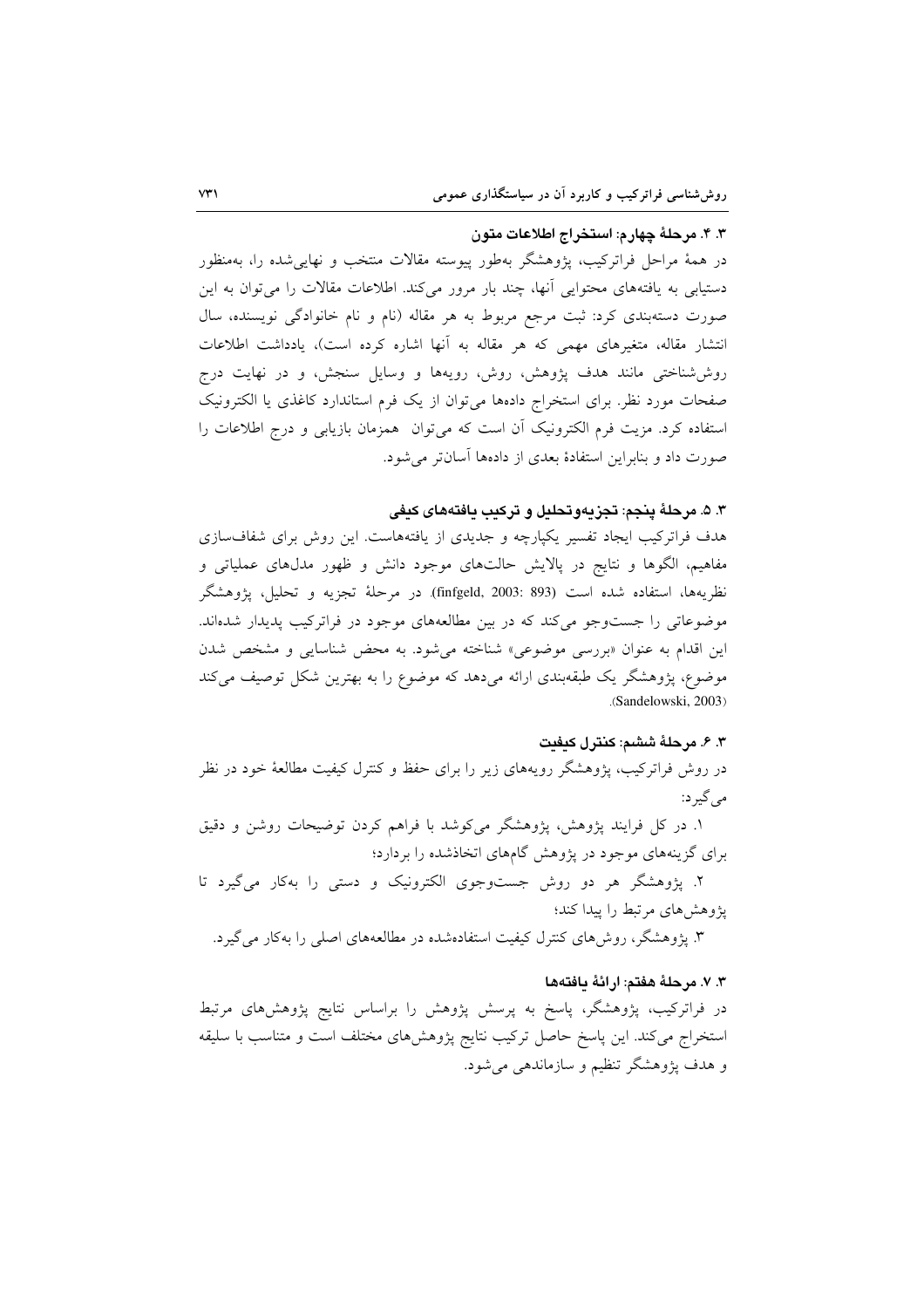اعتبار روش فراترکیب مانند بسیاری از روشهای پژوهش کیفی منوط به معیارهایی مانند شفافیت، ساختار اجرای یژوهش، حوزهٔ مورد بررسی، تعمیمپذیری و فواید کاربردی یافتههای آن است (Morse,1997). بحثهای زیادی دربارهٔ ویژگیها و شایستگیهای پژوهشگران عرصهٔ فراترکیب وجود دارد. فراترکیب روشی جذاب برای پژوهشهای گروهی است ( ,Finfgeld 2001 ,paterson et al., 2001. بهدلیل ماهیت روش شناسی و گسترهٔ یافتهها در روش فراترکیب می توان در قالب پژوهشهای گروهی، سؤالات جدید و ابتکاری را مطرح کرد و امکان انجام طرحهای پژوهشی بین رشتهای نیز فراهم میشود. در این زمینه، انتخاب دیدگاه محوری و اصلی برای ترکیب پژوهشها ضروری است. با این حال پژوهشهای زیادی به روش فراترکیب و توسط یک پژوهشگر انجام گرفته است (Bondas & hall, 2006).

#### فراترکیب در یژوهشهای سیاستگذاری عمومی

فراترکیب پژوهشهای مختلف در یک حوزهٔ خاص می تواند یافتههای ارزشمندی را در اختیار سیاستگذاران قرار دهد. فراترکیب می تواند به روشی نظام مند مجموعهای از مطالعات کیفی در یک حوزهٔ خاص مانند امنیت داخلی، سیاست خارجی و عوامل مؤثر بر سیاستگذاری در یک حوزهٔ خاص را با هم ترکیب کند و از این طریق اصول و معیارهای لازم برای اتخاذ یک تصمیم را برای مسئولان فراهم سازد. پژوهشهای مختلف دربارهٔ یک موضوع سیاستی خاص می توانند نگرش بازیگران، سازمانها و نهادهای مرتبط با آن موضوع را منعکس کرده و تصمیم گیری و مداخلهٔ سیاستی را تسهیل کنند. فراترکیب می تواند دیدگاههای مختلف در مورد روابط بین پدیدههای سیاستی را تبیین کند و دیدگاه جامع نگری در اختیار مسئولان قرار دهد. علاوهبر این با انعکاس نظرهای مختلف دربارهٔ یک گزینه سیاستی، می تواند سوگیری مقامات سیاسی را در تصمیمگیری کاهش دهد و زمینهٔ کارامدی تصمیمات را فراهم سازد. پژوهشهای سیاستی مبتنی بر فراترکیب نقش مهمی در روشن کردن ابعاد مختلف پدیدههای سیاستی پیچیده دارد و یادگیری سیاستی و مطلع شدن مقامات را تسهیل میکند.

در سالهای اخیر استفاده از روش فراترکیب در سیاستگذاری عمومی رو به افزایش بوده است. جولیا پاسچاندر (۲۰۱۲) در پژوهشی به فراترکیب مطالعات مربوط به عوامل سیاسی خروج سرمایه از آفریقای جنوبی دورهٔ آپارتاید پرداخته است. هرچند مطالعات زیادی در این زمینه انجام نگرفته، یژوهشگر با فراترکیب شش یژوهش انجامگرفته در این زمینه به این نتیجه رسید که نظرهای گوناگونی دربارهٔ تأثیر عوامل سیاسی بر ارزش سهام شرکتها در دورهٔ آپارتاید ابراز شده است. در این پژوهش شش مطالعه به روش فراترکیب بررسی شدهاند تا الگویی برای بررسی رابطهٔ نفوذ ذی،نفعان، واگذاری سیاسی و تلاش شرکتها برای حفظ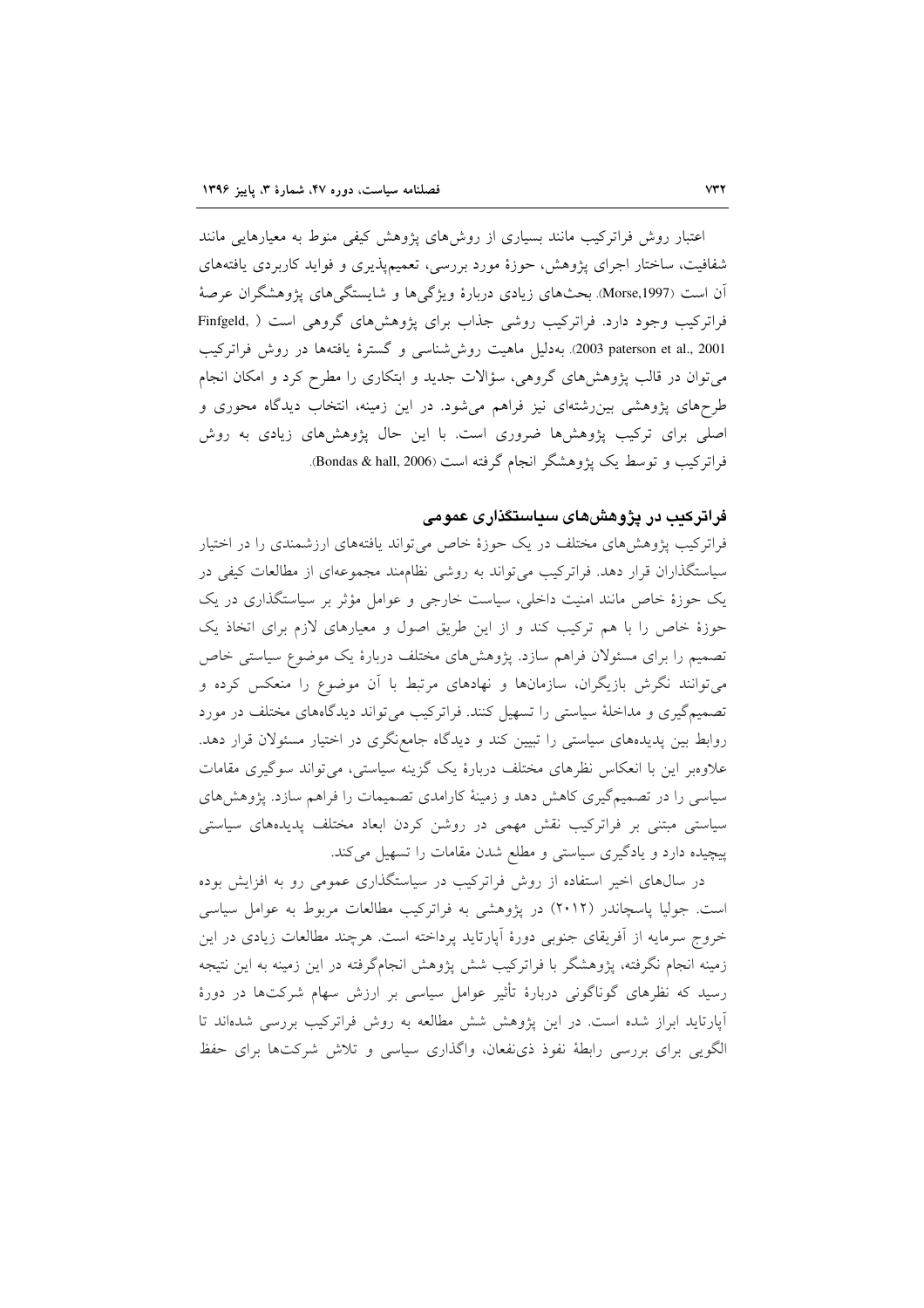ارزش سهام خود در دورهٔ آپارتاید استخراج شود و این رابطه را از منظرهای مختلف تبیین کند (Puaschunder, 2012).

در پژوهش دیگری با عنوان «فراترکیب مجموعه مقالات دهساله دربارهٔ مدلهای مرحلهای دولت الكترونيك» مراحل دولت الكترونيك بررسي شد. از سال ۲۰۰۰ مدلهاى مختلفى از سوی سازمانهای بینالمللی، پژوهشگران مختلف و مؤسسات مشاورمای برای توسعهٔ دولت الکترونیک به کشورهای مختلف ارائه شده است. این مدلها براساس دیدگاههای متفاوتی تبیین شده و از استعارههای گوناگونی استفاده کردهاند، در نتیجه نتایج و اقدامهای متفاوتی را برای توسعهٔ دولت الکترونیک پیشنهاد کردهاند. بدون ترکیب این پژوهشها، بررسی توسعهٔ دولت الکترونیک بسیار بخشی و پراکنده خواهد بود. این پژوهش به روش فراترکیب، دوازده مدل مختلف را بررسی کرده است. مفاهیم، استعارهها و زمینههای هر یک از این مدلها استخراج شده و در نهایت پنج استعارهٔ مشترک این مدلها شناسایی و ترکیب شدهاند و چارچوبی برای حرکت به سمت توسعهٔ دولت الکترونیک ارائه شده است. دولتها می توانند از این چارچوب استفاده کنند. علاوهبر این پژوهشگران میتوانند از این چارچوب برای فهم و ارزيابي فرايند توسعهٔ دولت الكترونيک در کشورهای مختلف بهره گيرند (Lee, 2010: 221).

آلیس یایک (۲۰۱۳) در پژوهشی به بررسی و فراترکیب یافتهها مربوط به نقش معنویت و مذهب در بین بازماندگان خشونتهای داخلی در فرهنگهای مختلف پرداخته است. نویسنده در این پژوهش از مطالعات مرتبط با موضوع، نکاتی را جستوجو، استخراج و ترکیب کرده است. ابعاد استخراج شدهٔ یدیدهٔ مورد مطالعه شامل قدرت و مقاومت افراد، تعریف مذهبی از خانواده، تعریف مذهب از جنسیت، بازتوانی افراد، فضای معنوی جامعه، تفاسیر جدید از توحید، بخشش و توبه است. در نهایت نویسنده با بهرهگیری از این ابعاد، راهکارهایی را برای مبارزه با خشونت ارائه داده است (Yick, 2013).

شی جین تانگ (۲۰۰۹) در پژوهشی با عنوان «فراترکیب کیفی روشهای تحلیل افکار عمومی» به بررسی اهمیت و نقش افکار عمومی و اطلاع از نتایج تحلیل افکار عمومی در اتخاذ تصمیمات سیاستی پرداخته است. به نظر نویسنده برای تحلیل عمیق افکار عمومی نیازمند روشهای دقیق تحلیل هستیم، ازاین رو تلاش کرده تا با استفاده از روش فراترکیب، مفروضات، فرضیهها و زمینههای مشترک روشهای اصلی تحلیل افکار عمومی را استخراج و تر کیب کند (Tang, 2009: 2339).

ورنا پاتوک (۲۰۱۰) در پایاننامهٔ خود با استفاده از روش فراترکیب کیفی به بررسی موانع اجرای مسئولیت اجتماعی شرکتها پرداخته است. به نظر نویسنده با وجود پژوهشهای فراوانی که در دهههای گذشته در زمینهٔ مسئولیت اجتماعی شرکتها انجام گرفته است، هنوز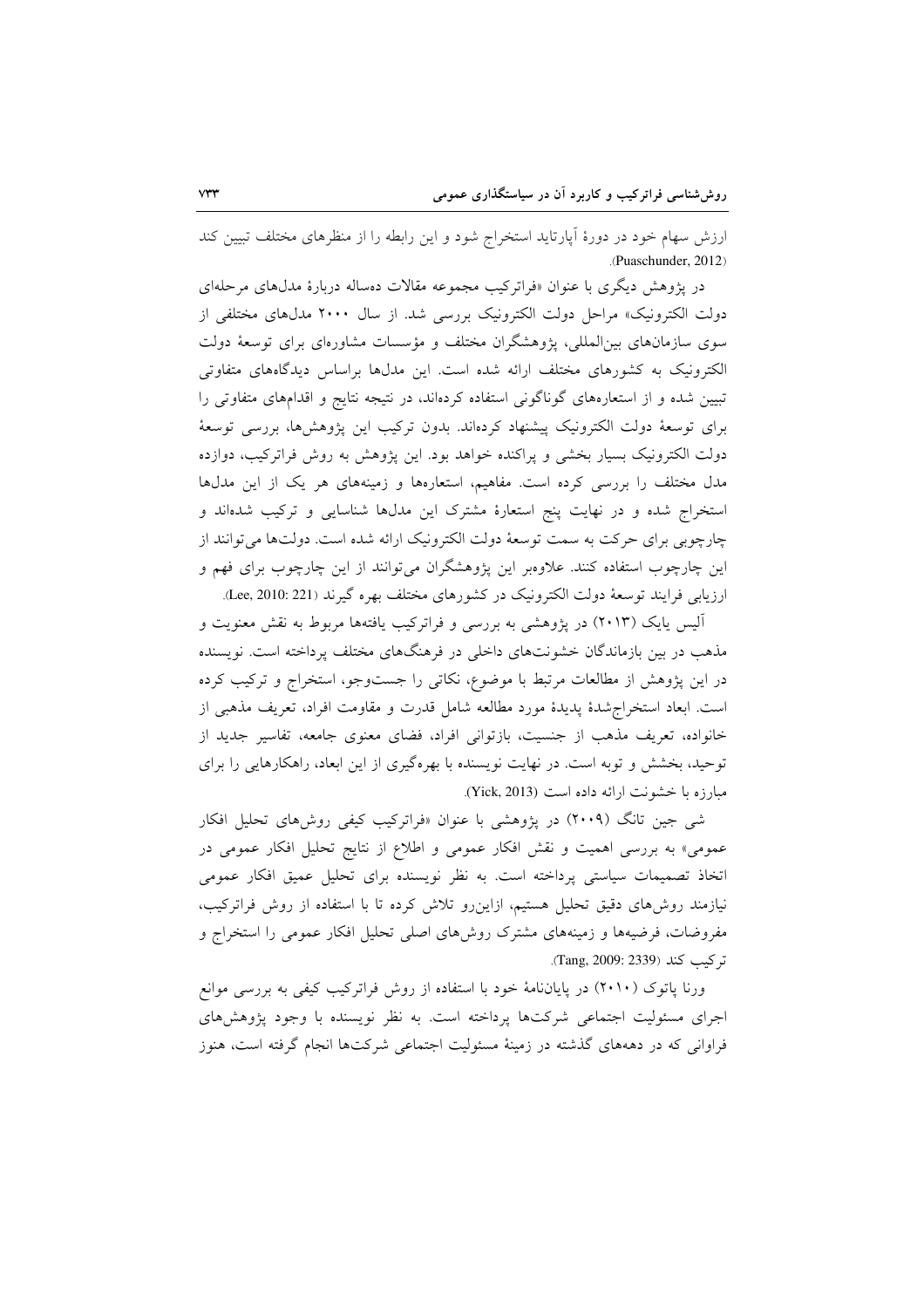بسیاری از شرکتها در زمینهٔ کاربرد و ادغام مسئولیت اجتماعی در اقدامهای خود مشکل دارند. ازاینررو پژوهش حاضر با فراترکیب پژوهشهای دانشگاهی و گزارش شرکتها در این زمینه، مهمترین موانع اجرای مسئولیت اجتماعی شرکتها را استخراج و ترکیب کرده است .(Patock, 2010)

آدریانا کزار و پیتر اکل (۲۰۰۴) در پژوهشی با عنوان «مقابله با چالشهای فعلی حکمرانی» مینویسند متخصصان حکمرانی پیش از این بیشتر بر نظریههای سیاسی و ساختاری حکمرانی می پرداختند که توضیح محدودی از حکمرانی ارائه میداد. در نتیجه در این مقاله تلاش شده با استفاده از روش فراترکیب، دیدگاههای نظری بهکاررفته در مطالعهٔ حکمرانی بررسی شود تا شکافهای مفهومی شناسایی و دانش این حوزه ترکیب شود. نتایج این پژوهش می تواند رویکردهای جدید و ترکیبی و سؤالات پژوهشی جدیدی را پیش روی مخاطبان قرار دهد .(, 2004: 371 EckelKezar &)

جنیم لوییز (۲۰۱۱) نیز در پژوهشی به بررسی و ترکیب پژوهشهای مرتبط با حکمرانی شبکهای پرداخته است. تنوع و تکثر پژوهشهای این حوزه و اقدامهای متنوع کشورها در این زمینه براساس مبانی، فرضیهها و الگوهای روششناسی متفاوتی است که فراترکیب آنها می تواند بینش های جدیدی را پیش رو قرار دهد (lewis, 2011:1221).

پژوهشهای ذکرشده بیانگر این است که روش فراترکیب در رشتهٔ سیاستگذاری کاربرد رو به افزایش داشته است. دو دهه پس از ارائهٔ این روش، شاهد کاربرد این روش در رشتهٔ سیاستگذاری عمومی هستیم که موضوعهای بین رشتهای را با استفاده از ترکیب پژوهشها به شیوهٔ مناسبتری تبیین میکند. مثالهای مذکور نشان میدهد که از روش فراترکیب می توان در حوزههای سیاستی مختلف برای تشخیص وجوه اشتراک مدلهای مختلف ارائهشده، شناسایی مبانی، فرضیهها و الگوهای مختلف بهکاررفته در یک مدل سیاستی در کشورهای مختلف، شناسایی خلأهای نظری و مفهومی مرتبط با یک حوزهٔ سیاستی، شناسایی مفروضات و وجوه مشترک روش۵های مختلف تحلیل سیاست و کشف روابط بین دو مسئلهٔ سیاستی از منظر يژوهشگران مختلف بهره گرفت.

#### نتىجە

تنوع و چندبعدی بودن پدیدههای مورد مطالعه و محیط چند بازیگری و سیال سیاستگذاری عمومی ایجاب می کند که پژوهشگران این رشته از روشهای پژوهش متنوع و بین رشتهای استفاده کنند. بنابراین کاربرد روشهای معدود و تک بعدی در تحلیل مسائل سیاستی پذیرفتنی نیست. در این میان ترکیب پژوهشها که عصارهٔ پژوهشهای انجامگرفته در یک موضوع خاص را به شیوهٔ نظامهند و علمی فرا روی سیاستگذاران قرار میدهند، گسترش روزافزون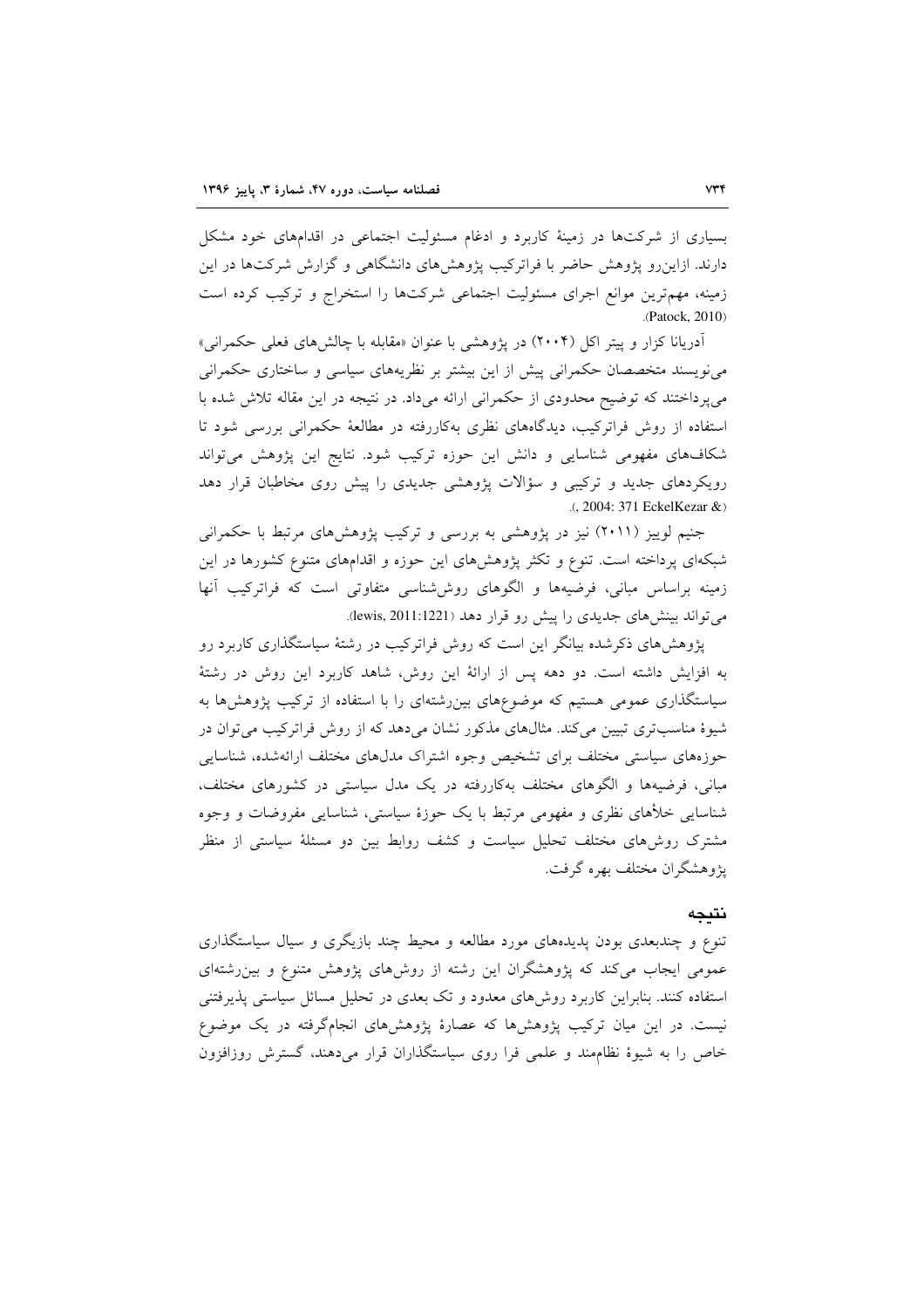یافته است. روش فراترکیب ویژگیها و مزیتهایی دارد که می تواند پژوهشگران سیاستگذاری را در زمینهٔ ارائهٔ نگاه جامع و عمیق به یک مسئلهٔ سیاستی پاری رساند و از این طریق خواستهٔ سیاستگذاران برای انجام سیاستگذاری مبتنی بر شواهد را برآورده سازد. فراترکیب روشی برای بررسی و تحلیل یافتههای حاصل از مطالعات کیفی در یک موضوع خاص است. هدف اصلی فراتركيب ارائة يافتههايي است كه بينش جامع تر و عميق ترى را توليد كنند.

فراترکیب می تواند به روشی نظامهند مجموعهای از مطالعات کیفی درباره عوامل و پیامدهای سیاستگذاری در یک حوزهٔ خاص را با هم ترکیب کند و از این طریق اصول و معیارهای لازم برای اتخاذ یک تصمیم مناسب را برای مسئولان فراهم سازد. پژوهشهای مختلف دربارهٔ یک موضوع سیاستی خاص می توانند نگرش بازیگران، سازمانها و نهادهای مرتبط با آن موضوع را منعکس کرده و تصمیمگیری و مداخلهٔ سیاسی را تسهیل کنند. فراترکیب می تواند دیدگاههای مختلف به روابط پدیدههای سیاستی را تبیین کرده و سوگیری مقامات را در تصمیمگیری کاهش دهد و زمینهٔ کارامدی تصمیمات را فراهم کند. پژوهش های مبتنی بر فراترکیب نقش مهمی در روشن کردن ابعاد مختلف پدیدههای سیاسی پیچیده دارد و یادگیری سیاسی و مطلع شدن مقامات را تسهیل میکند.

کاربرد این روش در رشتهٔ سیاستگذاری عمومی مستلزم توسعهٔ مهارتهای پژوهشی یژوهشگران است، زیرا روش فراترکیب باید توسط پژوهشگران مسلط و کارآزموده انجام گیرد تا دانشی عمیق و یکپارچه در مورد موضوع مورد نظر ایجاد کند.

یژوهشگران سیاستگذاری عمومی می توانند با شناخت مراحل این روش و نمونه یژوهش های ذکرشده، از این روش در تحلیل مسائل سیاستی استفاده کنند، زیرا بهتدریج و با افزایش تعداد پژوهشهای سیاستی در ایران در حوزههای خاص، امکان انجام فراترکیب در آن حوزهها فراهم شده است.

## منابع و مآخذ

#### الف) فارسى

۱. ماژرزاک، آن (۱۳۹۲)، یژوهش و سیاستگذاری، ترجمهٔ هوشنگ نایبی، تهران: نشر نی.

٢. عرب، سيد محمد؛ ابراهيمزاده، رضا؛ مروتي شريفآبادي، على (١٣٩٣)، «طراحي مدل فراتركيب عوامل مؤثر بر طلاق با مرور نظامِمند مطالعههای پیشین» مجلهٔ تخصصی اپیدمیولوژی ایران، دورهٔ ۱۰، ش ۴، ص ۲۲-۱۰.

۳. نیرومند، پوراندخت؛ رنجبر، محبوبه؛ سعدی، محمدرضا؛ امیرشاهی، میراحمد (۱۳۹۱)، «شناسایی و طبقهبندی مدل کسبوکار موبایل مبتنی بر رویکرد فراترکیب»، فصلنامهٔ علمی- پژوهشی مدیریت فناوری اطلاعات، دورهٔ ۴، ش ۱۰، ص ۲۰۳–۱۸۱.

ب) خارجى

<sup>4.</sup> Beck, C (2002), "Mothering multiples: a Meta synthesis of Qualitative research", MCN, the American journal of maternal/child Nursing, 28(2): 93-99.